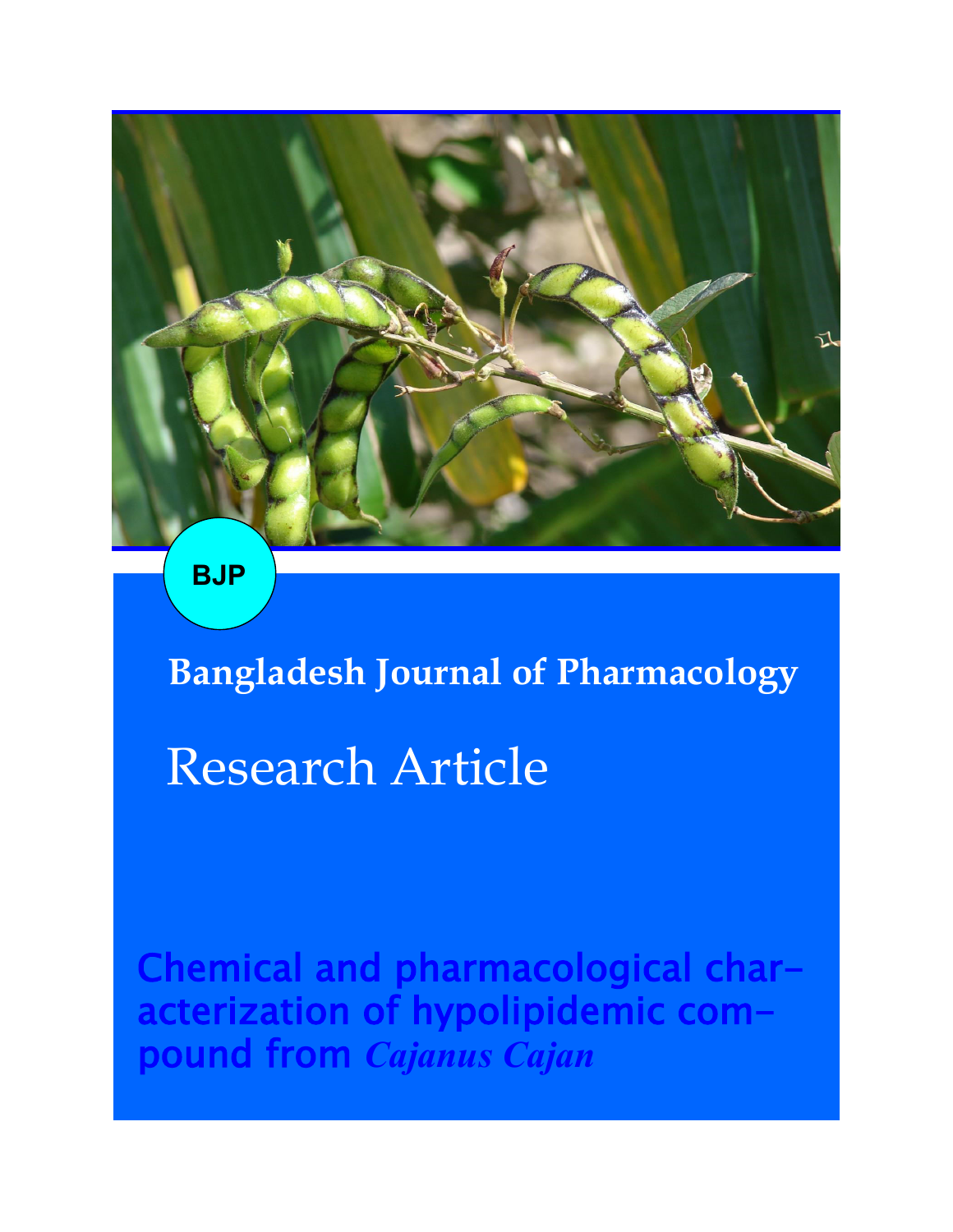A Journal of the Bangladesh Pharmacological Society (BDPS) **Bangladesh J Pharmacol 2010; 5: 34-38** Journal homepage: www.banglajol.info

Abstracted/indexed in Academic Search Complete, Agroforestry Abstracts, Asia Journals Online, Bangladesh Journals Online, Biological Abstracts, BIO-<br>SIS Previews, CAB Abstracts, Current Abstracts, Directory of Open Access tional Pharmaceutical Abstracts, Open J-gate, Science Citation Index Expanded and Social Sciences Citation Index

**ISSN**: 1991-0088

## Chemical and pharmacological characterization of hypolipidemic compound from *Cajanus Cajan*

#### **Md. Anwar Habib<sup>1</sup> , Abu Syed Md Anisuzzaman2, Md. Rofiqul Islam Khan2 and Md. Abdul Gafur<sup>2</sup>**

*<sup>1</sup>Department of Pharmacology, Rajshahi Medical College, Rajshahi 6000, Bangladesh; <sup>2</sup>Department of Pharmacy, University of Rajshahi, Rajshahi 6205, Bangladesh.*

| <b>Article Info</b>                                                                                                                                                                                                                                        | <b>Abstract</b>                                                                                                                                                                                                                                                                                                                                                                                                                                                                                                                                                                                                                                                                                                                                                                             |
|------------------------------------------------------------------------------------------------------------------------------------------------------------------------------------------------------------------------------------------------------------|---------------------------------------------------------------------------------------------------------------------------------------------------------------------------------------------------------------------------------------------------------------------------------------------------------------------------------------------------------------------------------------------------------------------------------------------------------------------------------------------------------------------------------------------------------------------------------------------------------------------------------------------------------------------------------------------------------------------------------------------------------------------------------------------|
| 29 May 2010<br>Received:<br>30 May 2010<br>Accepted:<br><b>Available Online:</b><br>31 May 2010                                                                                                                                                            | The study was carried out to identify the compound responsible for<br>hypolipidemic and hypoglycemic effects of Cajanus cajan (redgram). The<br>methanol extract of redgram seeds were fractionated into petroleum ether,                                                                                                                                                                                                                                                                                                                                                                                                                                                                                                                                                                   |
| DOI: 10.3329/bjp.v5i1.5158<br>Cite this article:<br>Habib MA, Anisuzzaman ASM, Khan<br>MRI, Gafur MA. Chemical and phar-<br>macological characterization of hypo-<br>lipidemic compound from Cajanus<br>Cajan. Bangladesh J Pharmacol. 2010;<br>$5:34-38.$ | chloroform, and methanol. The methanol fraction significantly decreased<br>fasting blood glucose, and lipid profiles (p<0.001) on streptozotocin-induced<br>mice compared to control. The methanol fraction was then subjected to<br>chromatographic analysis and a compound (CCA1) has been isolated. The<br>structure of the compound is considered to be substituted cyclopentene with<br>glucose by analysis its <sup>1</sup> H and <sup>13</sup> C-NMR data. Biological studies of the isolated<br>compound possessed prominent hypolipidemic activity. Although a number<br>of hypoglycemic compounds are reported, yet not any hypolipidemic<br>compound from redgram. The compound CCA1 seems to be the first report<br>on hypolipidemic activity from methanol extract of redgram. |

#### **Introduction**

Diabetes mellitus is heterogeneous disorder with an increased risk for premature arteriosclerosis due to increased in triglycerides and low density lipoprotein levels (American Diabetic Association, 1989). About 70- 80% of deaths in diabetic patients are due to vascular disease. Glucose control is essential, but this provides only minimal benefit with respect to coronary heart disease prevention. An ideal treatment for diabetes would be a drug that is not only controls the glycemic levels but also prevents the development of arteriosclerosis and other complications of diabetes (Halliwell and Gutteridge, 1985). Now-a-days, the use of complementary and alternative medicine and especially the consumption of botanicals have been increasing rapidly worldwide (Hu et al., 2003). For the insulin deficient diabetic model, streptozotocin-induced diabetic rats have been used for the study of diabetic hyper-

lipidemia (Bloks et al., 2004). Hyperlipidemia is a common feature of diabetes and is related to cardiovascular disease (Iwasaki et al., 2005).

Several plants have shown antidiabetic effects (Bandara et al., 2009; Bhowmik et al., 2009; Khanam and Dewan, 2009; Pattanayak et al., 2009; Ravi et al., 2009; Saha et al., 2009; Prajapati et al., 2008; Moosa et al., 2006). *Cajanus cajan* Linn. (redgram) is commonly used as pulse. Saraswathy and Kurup et al. (1970) have shown the hypoglycemic and hypolipidemic effects of redgram in hypercholesteromic animals. Redgram was found to reduce blood glucose and lipid profile in human volunteers (Panlasigui et al., 1995).

The objective of this study was to make an analysis of the ethnobotanical information on redgram to control diabetes mellitus, and efforts to isolate active chemicals having hypolipidemic and hypoglycemic activity.



This work is licensed under a Creative Commons Attribution 4.0 License. You are free to copy, distribute and perform the work. You must attribute the work in the manner specified by the author or licensor.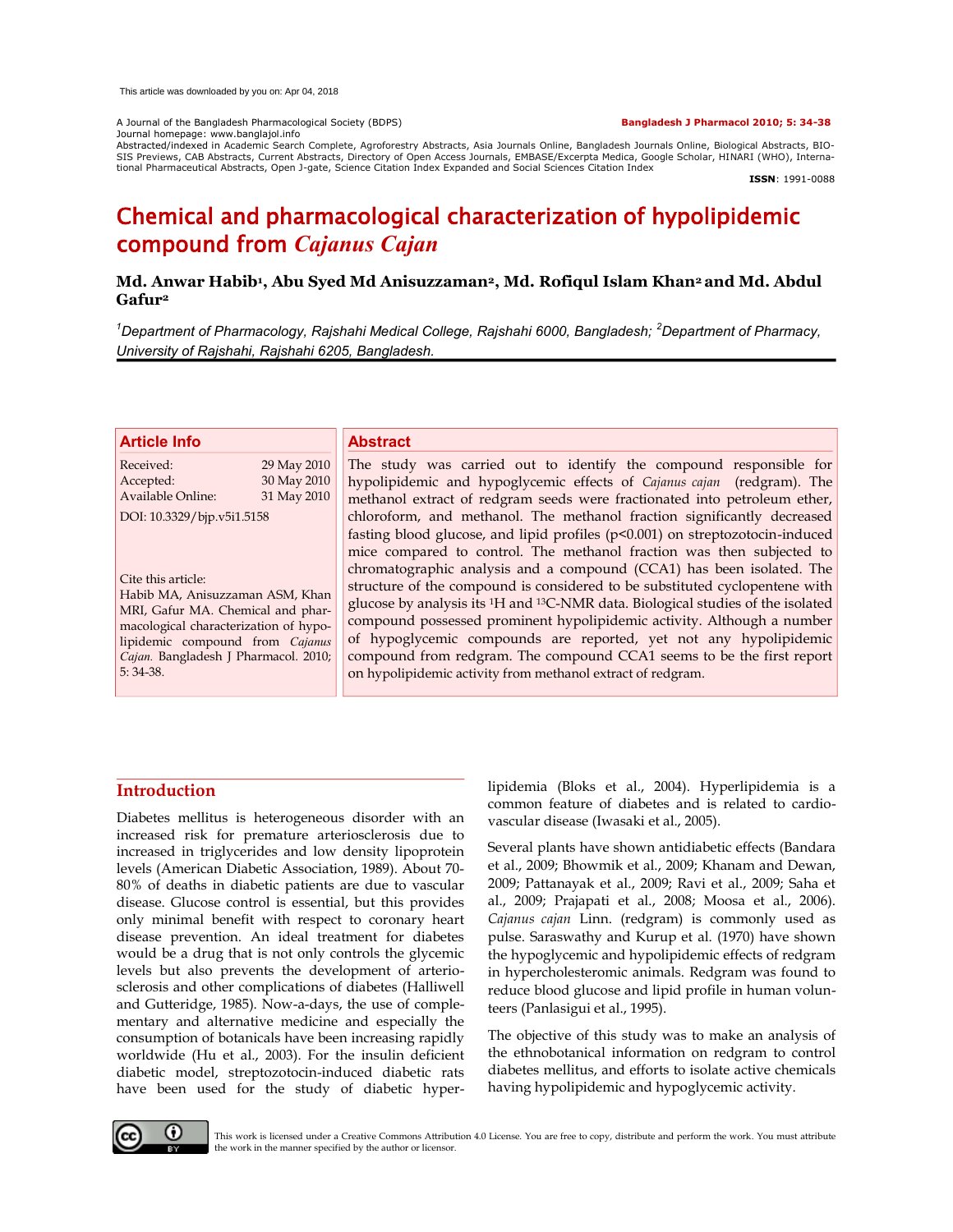### **Materials and Methods**

#### *Preparation of powder*

The dried ripe seeds of redgram were collected from the local market of Rajshahi in the month of April-May. These samples were identified by Professor Abul Hossain, Department of Botany, Rajshahi University College, Rajshahi, Bangladesh. Voucher specimen # 78. After removing the extraneous matter, redgram seeds were washed and dried in an oven for 4-5 days at 45°C. Then they were crushed into fine powder by electric grinder.

#### *Extraction of the crude redgram seeds powder*

Two kilograms powdered redgram seeds were taken in a clean flat-bottomed glass container. The powder was then extracted three times with 4 L of 99.5% methanol for 72 hours with intermittent shaking and heating in a water bath at 60°C. The combined extracts were filtered and concentrated to dryness with rotary evaporator under reduced pressure at 65°C and finally yielding 10.6 g dried crude extract of redgram. The dried methanol extract was then successively fractionated with petroleum ether and chloroform to get the respective fractions (petroleum ether 3.0 g and chloroform fraction 1.8 g).

#### *Animal experiments*

A total number of 56 Swiss albino mice of both sexes weighing about 30-40 g, age 2 months were purchased from animal house of International Centre for Diarrheal Disease Research, Bangladesh (ICDDR, B). Prior to the commencement of the experiment, all the mice were acclimatized to the new environmental condition for a period of one week. During the experimental period, the mice were kept in a well-ventilated animal house at room temperature of  $23 \pm 2$ °C, maintaining relative humidity 50-60% and were fed with standard pellets supplied from ICDDR, B and fresh drinking water *ad libitum*. They were kept in cages and maintained in well -ventilated room under conditions of natural light and dark cycle. Animals were fasted for 16 hours prior to drug administration allowing access only to water and were deprived of both food and water during the experiment.

#### *Induction of diabetes*

The mice were randomly divided into 8 groups, each containing 7 mice. After fasting 16 hours, mice of group (II-VIII) were rendered diabetic by injecting intraperitoneally a freshly prepared solution of streptozotocin (50 mg kg-1 of body weight) in 0.1 M citrate buffer, pH 4.5, in volume 1 mL/kg (Siddique et al., 1987), after a base line glucose estimation was done. After 48 hours blood glucose content was measured by using BioLand G-423 Glucose Test Meter (BioLand, Germany) using Blood sample from the tail vein of the mice. When the

condition of diabetes was established animals with blood glucose levels above 11.1 mM were selected for the study.

#### *Effect on diabetic mice*

Group I served as a non-diabetic control while group II for diabetic control group. Group VII served as diabetic glibenclamide (60 mg kg-1) controlled group. Group III, IV, and V were treated with the pet-ether, chloroform and methanol fractions of methanolic extract of redgram, respectively at 150 mg kg-1 for 24 hours experiment. Group VI were treated with the isolated compound CCA1 at 120 mg kg-1 and atorvastatin (80 mg kg-1) were treated on group VIII and was used as reference for lipid profile. The reference drug and the extracts were administered intraperitonialy to the mice.

#### *Collection of blood and serum and determination of blood glucose, serum total cholesterol (TC) and serum triglycerides (TG)*

Blood samples were collected from tail vein of each mouse of a group before and also at 0, 1, 2, 3, 6, 10, 16, and 24th hours of one day experiment. The samples were analyzed for blood glucose content by using BioLand G-423 glucose test meter (BioLand Germany). Then the mice were sacrificed and about 1-2 mL of blood was collected directly from the heart by syringes, centrifuged at 4,000 rpm for 10 min and the serum was obtained for the determination of TC and TG. Serum TC and TG concentrations were analyzed by measuring absorbance by UV spectrophotometer (Shimidzu UV-1200, Japan), using wet reagent diagnostic kits (Boehringer Mannheim, GmbH) according to manufacturer's protocol.

#### *Fractionation, isolation, purification and characterization of compounds from the most effective methanol extract of redgram*

Chromatographic techniques (thin layer chromatography, column chromatography, and preparative thin layer chromatography) were used for the isolation of compounds from the fractions. The column chromatographic technique most commonly used for separation of compounds into several fractions according to the affinity or solvating capacity of the components to the solvent used. The study involves in fractionation and isolation of compounds from the pharmacologically active methanol extract of redgram. The structures of the compounds were tried to establish by spectroscopic methods.

#### *Study design*

In order to carry out column chromatography, a solvent system was established by developing TLC technique. The silica gel (60-120 mesh size) slurry was made with the solvent system established earlier. The slurry was poured time to time into the column very carefully and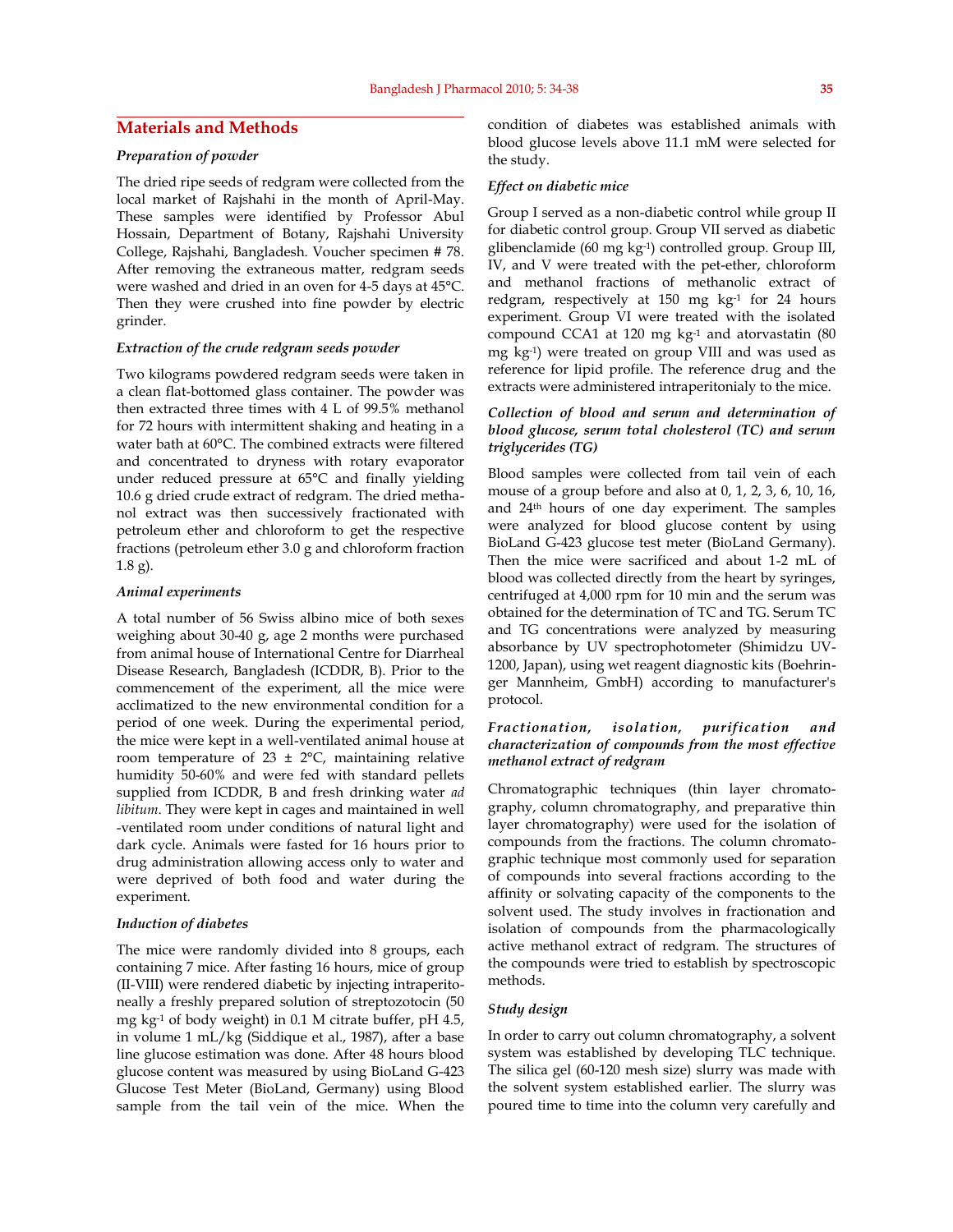| <b>Table I</b>                                                                                                                                                                              |                      |                            |                                                    |                        |                            |                         |                    |                   |  |  |
|---------------------------------------------------------------------------------------------------------------------------------------------------------------------------------------------|----------------------|----------------------------|----------------------------------------------------|------------------------|----------------------------|-------------------------|--------------------|-------------------|--|--|
| Effect of fractions and isolated compound from redgram                                                                                                                                      |                      |                            |                                                    |                        |                            |                         |                    |                   |  |  |
| Parameters (mM)                                                                                                                                                                             | Control<br>(vehicle) | <b>Diabetic</b><br>control | Treatment after diabetes induced by streptozotocin |                        |                            |                         |                    |                   |  |  |
|                                                                                                                                                                                             |                      |                            | Pet. ether<br>fraction                             | Chloroform<br>fraction | Methanol<br>fraction       | CCA1                    | Gliben-<br>clamide | Atorvas-<br>tatin |  |  |
| Fasting blood<br>glucose                                                                                                                                                                    | $4.5 \pm 0.2$        | $16.2 \pm 0.3^{\text{a}}$  | $15.7 \pm 0.3^{\circ}$                             | $15.4 \pm 0.3^{\circ}$ | $7.5 \pm 0.1$ <sup>b</sup> | $16.0 \pm 0.4$          | $8.9 \pm 0.2$      | ND                |  |  |
| Total cholesterol                                                                                                                                                                           | $1.4 \pm 0.2$        | $2.0 \pm 0.04a$            | $1.94 \pm 0.1a$                                    | $1.9 \pm 0.1a$         | $1.5 \pm 0.02^b$           | $1.4 \pm 0.01b$         | <b>ND</b>          | $1.35 \pm .04^b$  |  |  |
| Triglyceride                                                                                                                                                                                | $0.40 \pm 0.3$       | $0.96 \pm .02^{\rm a}$     | $0.94 \pm .01$ <sup>a</sup>                        | $0.94 \pm 0.01a$       | $0.67 \pm .03b$            | $0.57 \pm 0.02^{\rm b}$ | ND                 | $0.60 \pm 0.02$   |  |  |
| Data represent mean ± S.E.M. of 4-6 experiments. <sup>a</sup> Significantly different from the control; <sup>b</sup> Significant effect on STZ-induced diabetic mice; ND:<br>Not determined |                      |                            |                                                    |                        |                            |                         |                    |                   |  |  |

the silica gel was allowed to settle down to form a uniform packing. Then the stop-cock of the column was opened and the excess of solvent over the column head was allowed to run. The dry crude methanol extract of redgram was mixed with small amount of silica gel in a mortar to get a free flowing powder. The powdered sample was then applied carefully on the top of the prepared column and successfully eluted with solvent/ solvent system.

The elutes were collected in a number of conical flasks marked from fractions 1-53. The elutes were spotted successfully on TLC plate and the flasks having similar spots were combined together.

#### *Analysis of fraction F5*

The fraction F5 containing 10-22 conical flasks having similar spots on TLC plate were combined. Then the fractions were subjected to PTLC by using chloroform:methanol:water (8:4:0.5) as a solvent system. The expected bands were separated off and eluted with chloroform 100%, chloroform:methanol (1:1) using cotton plug and the solvent were evaporated off to afford compound CCA1. Although other fractions showed a number of spots on TLC but the amount of each fraction was too small to isolate the compounds. H -(500 MHz) and 13C-NMR (125 MHz) spectra were acquired on a JEOL JNM alpha spectrometer using TMS as internal standard.

#### *Statistics*

Data were analyzed by Prism (GraphPad Software, San Diego, CA, USA). The results were compared using one -way ANOVA followed by Scheffe's post-hoc test. Results were considered significant when p values were less than  $0.05$  ( $p<0.05$ ).

#### **Results**

The effects of different fractions of the methanolic extracts of redgram on the fasting blood sugar, serum TC and serum TG levels were investigated in the streptozotocin-induced diabetic mice using glibenclamide and atorvastatin as standard for hypoglycemic and hypolipidemic agent, respectively. The mean blood glucose concentration of controlled and fractions of redgram treated animals (after intraperitoneal administration of a single dose) on 0, 1, 2, 3, 6, 10, 16, and 24th hours (Table I). Hypoglycemia was observed in animals treated with methanol fraction. The significant reduction (p<0.01) observed at 10th hour of the experiment. The petroleum ether and chloroform fractions of redgram and the compound CCA1, have no effect on the blood glucose level on streptozotocin-induced mice.

The methanol fraction reduced the serum total cholesterol and triglyceride significantly in streptozotocininduced mice (Table I). The lowering efficiency of the compound CCA1 was found comparable with the reference standard, atorvastatin. This is the first compound to our knowledge as lipid lowering from redgram.

The purity of the isolated compound, CCA1 was checked by TLC using different solvent system. Rf values of the isolated compounds in different solvent systems were as follows: 0.677 [(CHCl3:MeOH:H2O (8:4:0.5)], 0.8 [(EA:MeOH (1:1)] and 0.701 [(EA: nhexane (1:10)].

The isolated compound was characterized by its physical, chemical as well as spectrometric analysis. It is brown crystalline compound soluble in methanol. The melting point is 73°C.

NMR spectra (500MHz for 1H and 125MHz for 13C-NMR) were obtained on varian INOVA 500 spectrometer and the chemical shifts (8) are reported in ppm relative to the residual nondeuterated solvent signals. The compound gave pink color on TLC with vanillin sulfuric acid spray reagent.

The 13C-NMR spectrum together with DEPT, revealed signals for 20 carbons including three (3) downward-CH2- peak and eleven (11) -CH-CH3 peak. In JH-NMR spectrum, the compound exhibited signals for methyl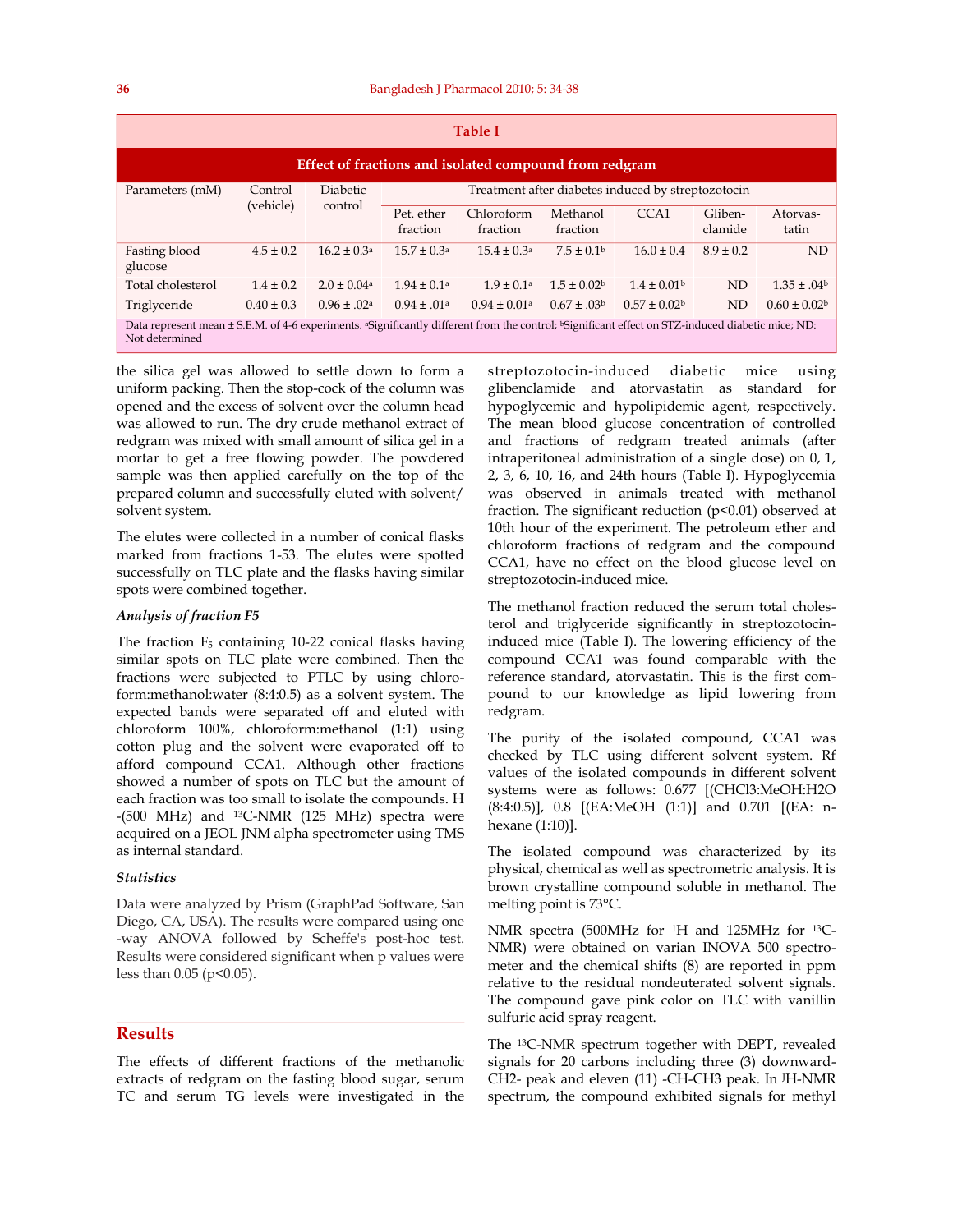

Figure 1: Proposed structure of CCA1

doublet at δ 0.92 and 1.26, and a methine multiplet at 1.9 (for an isopropyl moiety) together with an anomeric proton peak at δ 4.68 (doublet) indicating the presence of a sugar moiety which corresponds to a carbon peak at 104.33. In 'H-NMR spectrum the proton at  $\delta$  4.37, 4.49, 4.53, 4.55 and 3.33 are seem to be polyhydroxy proton corresponding to the carbon peaks at δ 76.96, 79.76, 70.75, 77.07 and 63.46, respectively are almost identical to those of reported P-D-glucopyranosyl unit indicating the presence of P-D-glucopyranosyl unit in the molecule. In 1H-NMR spectrum the compound also showed the signals at  $\delta$  0.88(s) ascribed for one tertiary methyl peak, two peaks at  $\delta$  7.18(s) and 6.5(s) may be due to olefinic methines, at  $\delta$  3.01, 3.26 for two methines and at  $\delta$  1.61 and 1.58 for two methylenes. In <sup>13</sup>C-NMR spectrum, the compound exhibited peaks at 177.18 may be ascrible for carbonyl acid, at δ 133.71, 142.26, 146.37 and 147.18 four olefenic carbon; at δ 32.96, 44.47, 45.76 and 77.07 for four methiens; at δ 26.83 and 29.42 for two methylenes and at  $\delta$  13.02, 18.64 and 20.57 may be due to three methyl. The carbon peak shifted to the down field from 71.00 to 77.07 due to the presence of glucose moiety in the molecule attached with the methiene carbon and the carbon peak is shifted from 141.00 to 133.71 may be due to the attachment of acid at carbon δ 133.71. In combination of 'H-NMR and 13C-NMR spectra the structure of the compound may be assumed as structure having substituted cyclopentene with glucose moiety and the structure as follows: 13C-NMR (Pyridine): C-1 (142.26), C-2 (26.83), C-3 (147.68), C-4 (44.47), C-5 (29.42), C-6 (77.07), C-7 (45.76), C-8 (146.3), C-9 (133.71), C-10 (45.76), C-11 (18.64), C-12 (20.57), C-13 (177.02), C-14 (13.02), C-1/ (104.33), C-2/ (76.96), C-3/ (79.76), C-4/ (70.75), C-5/ (74.03), C-6/ (63.46).

iH-NMR (MeOH): H-1 (7.18), H-2 (1.58), H-4 (1.58), H-5 (1.61), H-6 (3.26), H-7 (3.01), H-10 (1.9), H-11 (1.26), H-12 (1.26), H-1/ (4.37), H-2/ (4.49), H-3/ (4.53), H-4/  $(4.55)$ , H-5/ $(4.68)$ , H-6/ $(3.33)$ .

#### **Discussion**

The methanol extract of redgram powder was

fractionated with petroleum ether, chloroform and methanol which ultimately yielded respective dry crude extracts of redgram. A single intraperitoneal injection of streptozotocin (50 mg kg-1) produced severe hyperglycemia in experimental group of mice in comparison to control (p<0.001). The fractions of redgram were evaluated for their effects on blood glucose and lipid levels in streptozotocin-induced diabetic mice in a dose 150 mg kg-1. The methanol fraction produced significant reduction of blood glucose (p<0.001) and lipid profile (p<0.001) as compared to control. The reduction of blood glucose and lipid levels was not significant by petroleum ether and chloroform fractions of redgram. On the basis of results, it is indicated that the methanol extract of redgram contains bioactive component responsible for producing hypoglycaemic and hypolipidemic activities.

The compound, CCA1 was isolated from the fraction F5 using column chromatography and PTLC. This compound was studied for its effects on blood glucose level and lipid profile in streptozotocin-induced diabetic mice and reducing capacity of total cholesterol (p<0.001) and triglyceride (p<0.001) levels. It has insignificant blood glucose lowering effect. The other fractions of the column (except F5) were not investigated due to insufficient amount of constituents.

The structure of the compound may be considered from <sup>1</sup>H and <sup>13</sup>C-NMR data as substituted cyclopentene with glucose (Figure 1). This report seems to be the first on the hypolipidemic effect of CCA1 from the methanol extract of redgram seeds.

#### **Acknowledgement**

The authors wish to thanks Dr. Md. Illias, National Center for Natural Products Research, University of Mississippi, USA for spectra analysis.

#### **References**

- American Diabetes Association. Role of cardiovascular risk factors in prevention and treatment of macrovascular disease in diabetes. Diab Care, 1989; 12: 573-79.
- Bandara T, Rokeya B, Khan S, Ali L, Ekanayake S, Jansz ER, Balasubramanium K. Effects of Gymnema lactiferum leaves on glycemic and lipidemic status in type 2 diabetes subjects. Bangladesh J Pharmacol. 2009; 4: 92-95.
- Bhowmik A, Khan LA, Akhter M, Rokeya B. Studies on the antidiabetic effects of *Mangifera indica* stem-barks and leaves on nondiabetic, type 1 and 2 diabetic model rats. Bangladesh J Pharmacol. 2009; 4: 110-14.
- Bloks VW, Bakker-van Waarde WM, Verkade HJ, Kema IP, Wolters H, Vink E, Groen AK, Kuipers F. Down-regulation of hepatic and intestinal Abcg5 and Abcg8 expression associated with altered sterol fluxes in rats with